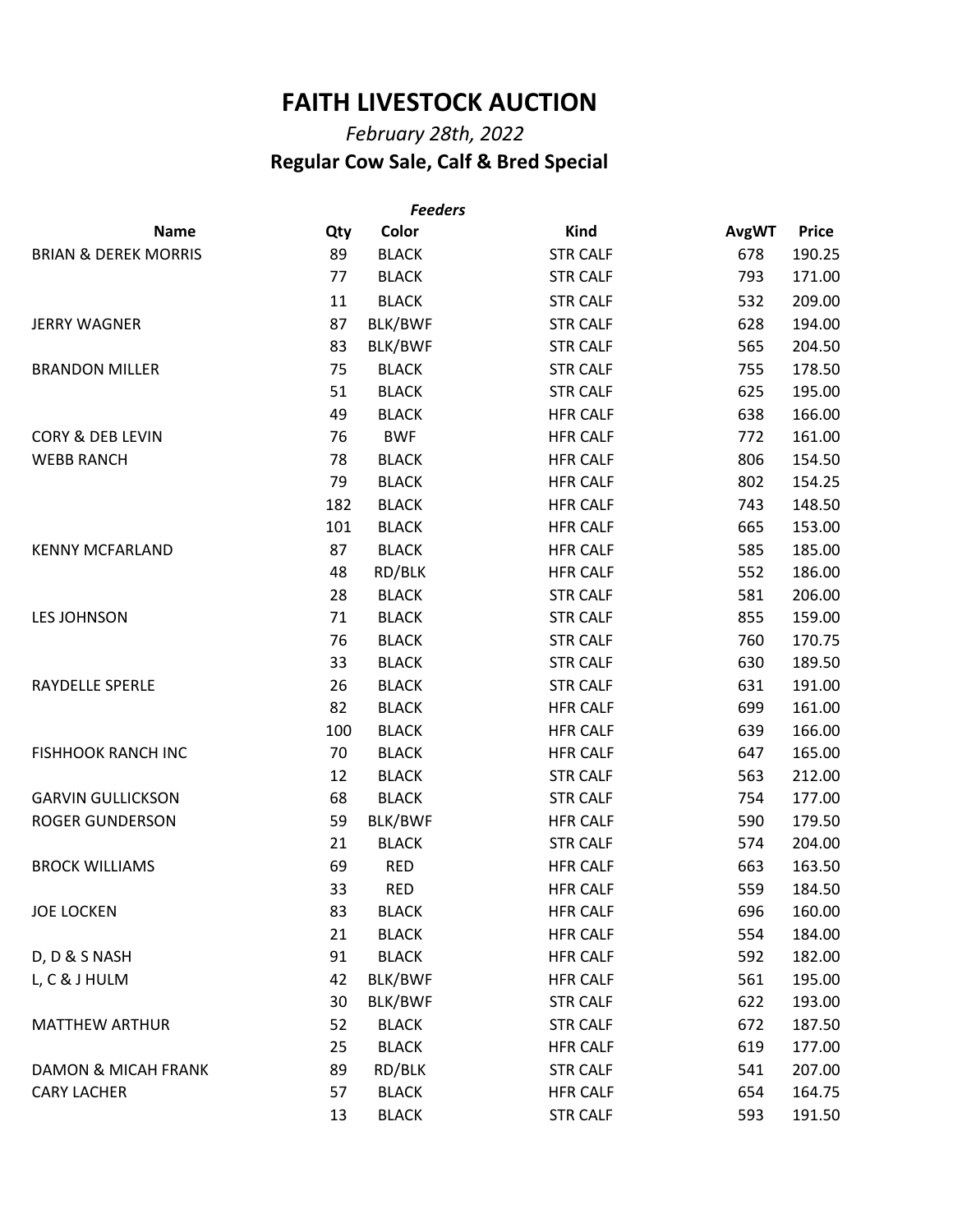|                                          | 20             | <b>BLACK</b> | <b>HFR CALF</b>  | 568 | 182.00 |
|------------------------------------------|----------------|--------------|------------------|-----|--------|
| <b>EDWARD J BICKEL</b>                   | 21             | <b>BLACK</b> | <b>STR CALF</b>  | 615 | 195.00 |
|                                          | 22             | <b>BLACK</b> | <b>HFR CALF</b>  | 615 | 171.00 |
|                                          | 21             | BK/RD/CH     | <b>HFR CALF</b>  | 585 | 173.00 |
| <b>BRADY HAM</b>                         | 31             | <b>BLACK</b> | <b>HFR CALF</b>  | 700 | 158.50 |
|                                          | 32             | <b>BLACK</b> | <b>HFR CALF</b>  | 609 | 178.00 |
| <b>JEAN &amp; KEL BROCKEL</b>            | 16             | <b>HERF</b>  | <b>STR CALF</b>  | 561 | 200.00 |
|                                          | 15             | <b>BWF</b>   | <b>STR CALF</b>  | 549 | 210.00 |
|                                          | 14             | <b>BWF</b>   | <b>HFR CALF</b>  | 481 | 197.00 |
| <b>LARSON RANCH</b>                      | 25             | BLK/BWF      | <b>STR CALF</b>  | 446 | 234.00 |
|                                          | 23             | BLK/BWF      | <b>HFR CALF</b>  | 413 | 207.00 |
| <b>BRANDON HECK</b>                      | 29             | <b>BLACK</b> | <b>STR CALF</b>  | 747 | 166.50 |
|                                          | 14             | <b>BLACK</b> | <b>HFR CALF</b>  | 673 | 154.00 |
| <b>MATT HAASE</b>                        | 30             | <b>BLACK</b> | <b>STR CALF</b>  | 872 | 153.00 |
|                                          | 22             | <b>BLACK</b> | <b>HFR CALF</b>  | 784 | 149.00 |
| <b>BRIAN &amp; TUCKER ELLINGSON</b>      | 35             | BLK/BWF      | <b>HFR CALF</b>  | 634 | 167.00 |
|                                          | 16             | BLK/BWF      | <b>HFR CALF</b>  | 523 | 177.00 |
| <b>KOLB CATTLE</b>                       | 39             | <b>BLACK</b> | <b>HFR CALF</b>  | 709 | 158.00 |
| <b>BUCKMIER BROS</b>                     | 34             | BLK/BWF      | <b>HFR CALF</b>  | 655 | 163.75 |
| <b>JOEL GRIEGER</b>                      | 39             | <b>RWF</b>   | <b>HFR CALF</b>  | 707 | 163.00 |
| A J & JUSTIN LINDSKOV                    | 11             | CHAR/BLK     | <b>STR CALF</b>  | 525 | 200.00 |
| <b>MELVIN ARNESON</b>                    | 35             | <b>BLACK</b> | <b>STR CALF</b>  | 668 | 187.50 |
| RONNIE & VONDA MAHAFFY                   | 22             | <b>BLACK</b> | <b>HFR CALF</b>  | 606 | 174.00 |
|                                          | 8              | <b>BLACK</b> | <b>STR CALF</b>  | 606 | 201.00 |
| <b>QUINT &amp; JODY MORELAND</b>         | 22             | BLK/BWF      | <b>STR CALF</b>  | 502 | 228.00 |
|                                          | 6              | BLK/BWF      | <b>STR CALF</b>  | 384 | 230.00 |
|                                          | 9              | <b>BLACK</b> | <b>HFR CALF</b>  | 451 | 195.50 |
| TOM, LYNN & MISTY WILLIAMS               | 14             | <b>BLACK</b> | <b>BULL CALF</b> | 569 | 166.00 |
|                                          | 6              | <b>BLACK</b> | <b>STR CALF</b>  | 505 | 200.00 |
| <b>STAN SCHLOSSER</b>                    | 23             | <b>BLACK</b> | <b>HFR CALF</b>  | 620 | 165.00 |
| <b>DANNY ARNESON</b>                     | 23             | <b>BLACK</b> | <b>STR CALF</b>  | 587 | 207.50 |
| <b>BILL &amp; JEFF HENDERSON</b>         | 22             | <b>BLACK</b> | <b>STR CALF</b>  | 712 | 176.00 |
| SD CONSIGNOR                             | 13             | RD/BLK       | <b>HFR CALF</b>  | 581 | 175.00 |
| <b>ROSS ENGRAF</b>                       | 15             | <b>BLACK</b> | <b>HFR CALF</b>  | 542 | 177.00 |
|                                          | 8              | <b>BLACK</b> | <b>STR CALF</b>  | 573 | 207.00 |
| <b>CODY SCHUELKE</b>                     | 14             | <b>BLACK</b> | <b>STR CALF</b>  | 815 | 150.00 |
|                                          | 12             | <b>BLACK</b> | <b>HFR CALF</b>  | 771 | 147.50 |
| DIAMOND S RANCH LLC                      | 13             | BLK/BWF      | <b>HFR CALF</b>  | 455 | 182.00 |
| <b>JUSTIN VETTER</b>                     | 14             | <b>BLACK</b> | <b>STR CALF</b>  | 804 | 158.25 |
| TYLER & KRISTY CAMPBELL                  | 17             | <b>BLACK</b> | <b>STR CALF</b>  | 575 | 203.00 |
| RANDY VALLOFF                            | 4              | BLK/BWF      | <b>STR CALF</b>  | 524 | 213.00 |
|                                          | 5              | <b>BLACK</b> | <b>HFR CALF</b>  | 462 | 190.00 |
| <b>CHRISTIAN &amp; CASSANDRA HOLLAND</b> | 12             | RD/BLK       | <b>HFR CALF</b>  | 570 | 166.50 |
|                                          | 8              | RD/BLK       | <b>HFR CALF</b>  | 481 | 171.00 |
| <b>VINCENT DUCK</b>                      | 10             | BLK/BWF      | <b>STR CALF</b>  | 588 | 195.00 |
|                                          | 6              | RD/BLK       | <b>STR CALF</b>  | 513 | 217.00 |
| <b>MARY &amp; KRAYDEN KRAUSE</b>         | $\overline{2}$ | <b>BLACK</b> | <b>HFR CALF</b>  | 695 | 151.00 |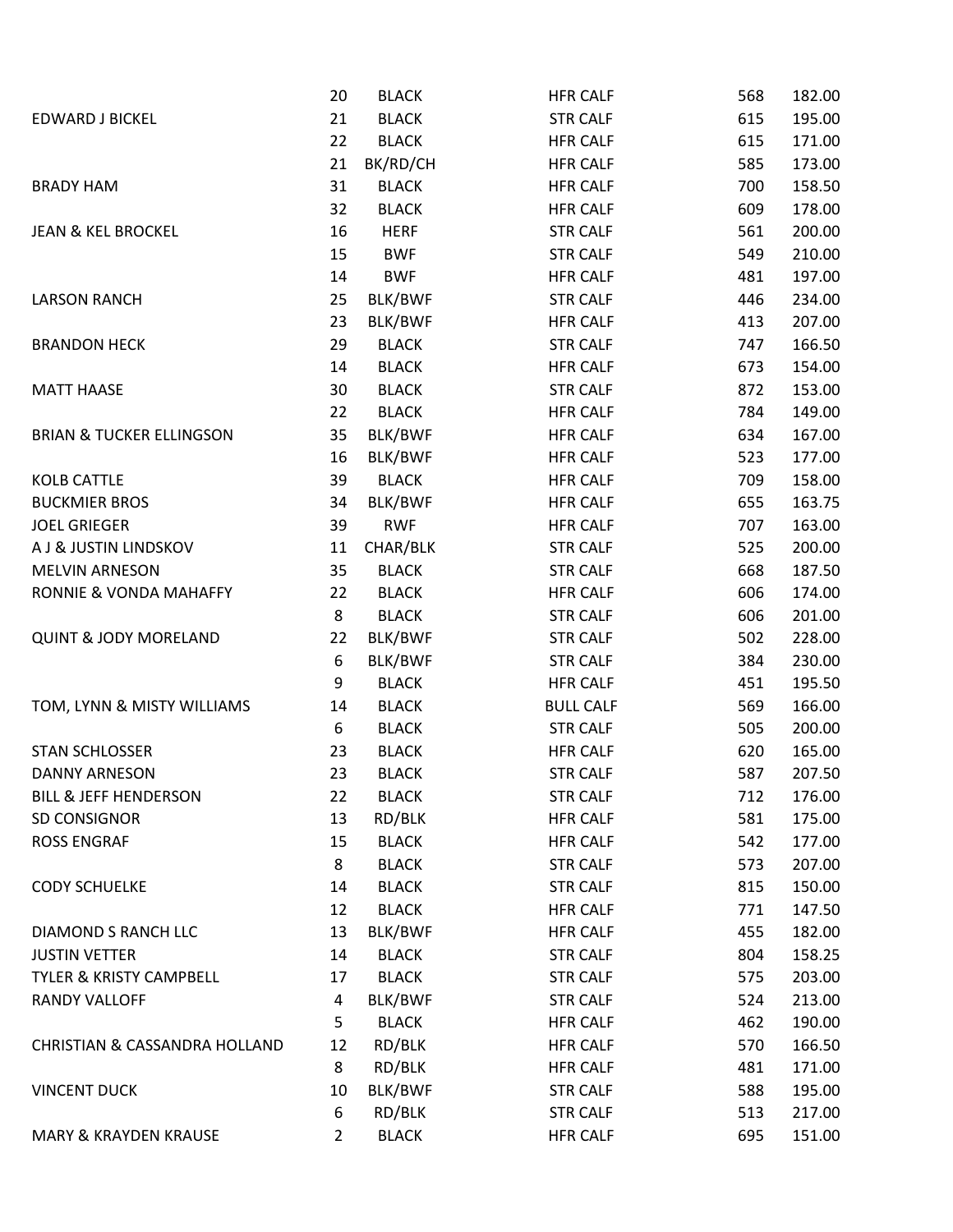|                             |                |              | <b>Bred Heifers &amp; Bred Cows</b> |      |         |
|-----------------------------|----------------|--------------|-------------------------------------|------|---------|
| <b>TREVOR SAYLOR</b>        | 22             | <b>BLACK</b> | BRD HFR, calve Mar. 15 for 45 days  | 1024 | 1750.00 |
|                             | 28             | <b>BLACK</b> | BRD HFR, calve Mar. 15 for 45 days  | 1003 | 1750.00 |
| <b>GARVIN GULLICKSON</b>    | 20             | <b>BLACK</b> | 5-6yr old BRD COW                   | 1457 | 1510.00 |
|                             | 24             | <b>BLACK</b> | 5-6yr old BRD COW                   | 1452 | 1475.00 |
|                             | 57             | <b>BLACK</b> | solid mouth BRD COW                 | 1542 | 1450.00 |
|                             | 17             | <b>BLACK</b> | solid mouth BRD COW                 | 1449 | 1325.00 |
|                             | 13             | <b>BLACK</b> | broken mouth BRD COW                | 1510 | 1200.00 |
| BRUCE, CHERYL & BRIAN HAGEN | 20             | <b>BLACK</b> | broken mouth BRD COW                | 1624 | 1300.00 |
| REEVE LAND & CATTLE CO      | 13             | <b>BLACK</b> | broken mouth BRD COW                | 1399 | 1100.00 |
| <b>LOGAN DYE</b>            | 23             | <b>BLACK</b> | broken mouth BRD COW                | 1338 | 1085.00 |
|                             |                | Weigh-ups    |                                     |      |         |
| <b>BRANDON MILLER</b>       | 1              | <b>BLACK</b> | <b>HFRT</b>                         | 1055 | 115.00  |
| PAUL DELBRIDGE              | $\overline{2}$ | <b>BLACK</b> | <b>HFRT</b>                         | 1065 | 105.00  |
|                             | $\overline{2}$ | <b>BLACK</b> | <b>HFRT</b>                         | 1185 | 88.50   |
| <b>JOHN HEIDLER</b>         | 1              | <b>BLACK</b> | <b>HFRT</b>                         | 870  | 102.50  |
| <b>MORGAN KRONBERG</b>      | 2              | <b>BLACK</b> | <b>HFRT</b>                         | 898  | 96.00   |
| <b>SHAWN HINSZ</b>          | 4              | <b>BLACK</b> | <b>COW</b>                          | 1331 | 89.00   |
|                             | 4              | <b>BLACK</b> | COW                                 | 1470 | 87.50   |
|                             | 6              | <b>BLACK</b> | COW                                 | 1496 | 85.50   |
| <b>LES JOHNSON</b>          | 11             | <b>BLACK</b> | COW                                 | 1304 | 89.00   |
|                             | $\overline{2}$ | <b>BLACK</b> | COW                                 | 1298 | 89.00   |
| <b>RICH PECK</b>            | 1              | <b>BLACK</b> | COW                                 | 1240 | 86.00   |
| <b>BRANDON MILLER</b>       | 1              | <b>BLACK</b> | COW                                 | 1270 | 90.00   |
|                             | 1              | <b>BLACK</b> | COW                                 | 1465 | 88.50   |
| <b>WETZ &amp; GRUBL</b>     | 3              | <b>BLACK</b> | COW                                 | 1288 | 88.50   |
| <b>COURTNEY DOSCH</b>       | $\mathbf{1}$   | <b>RED</b>   | COW                                 | 1200 | 88.00   |
| <b>LES JOHNSON</b>          | $\mathbf{1}$   | <b>BLACK</b> | COW                                 | 1375 | 87.50   |
|                             | 7              | <b>BLACK</b> | COW                                 | 1584 | 87.00   |
|                             | $\mathbf{1}$   | <b>BLACK</b> | COW                                 | 1455 | 87.00   |
|                             | 10             | <b>BLACK</b> | COW                                 | 1243 | 85.50   |
|                             | 4              | <b>BLACK</b> | COW                                 | 1373 | 85.00   |
| <b>RANDY VALLOFF</b>        | 1              | <b>BLACK</b> | COW                                 | 1120 | 87.50   |
|                             | 1              | <b>BLACK</b> | <b>COW</b>                          | 1195 | 87.00   |
|                             | 1              | <b>BWF</b>   | COW                                 | 1420 | 83.50   |
| <b>JOHN HEIDLER</b>         | 1              | <b>BLACK</b> | COW                                 | 1170 | 86.00   |
| <b>RICH PECK</b>            | $\mathbf{1}$   | <b>BWF</b>   | <b>COW</b>                          | 1120 | 84.50   |
| <b>LUTZ INC</b>             | 1              | <b>BLACK</b> | COW                                 | 1290 | 84.00   |
| <b>ROSS ENGRAF</b>          | 2              | <b>BLACK</b> | COW                                 | 1380 | 83.50   |
|                             | $\mathbf{1}$   | <b>BLACK</b> | COW                                 | 1435 | 83.50   |
|                             | 1              | <b>BLACK</b> | <b>COW</b>                          | 1735 | 77.50   |
| <b>BROCK WILLIAMS</b>       | 2              | <b>RED</b>   | COW                                 | 1335 | 83.50   |
|                             | 8              | <b>RED</b>   | COW                                 | 1165 | 73.50   |
| <b>CARSON WILLIAMS</b>      | $\mathbf{1}$   | <b>BLACK</b> | COW                                 | 1475 | 81.50   |
| TOM COSTELLO                | 1              | <b>BLACK</b> | COW                                 | 1470 | 81.50   |
|                             |                |              |                                     |      |         |